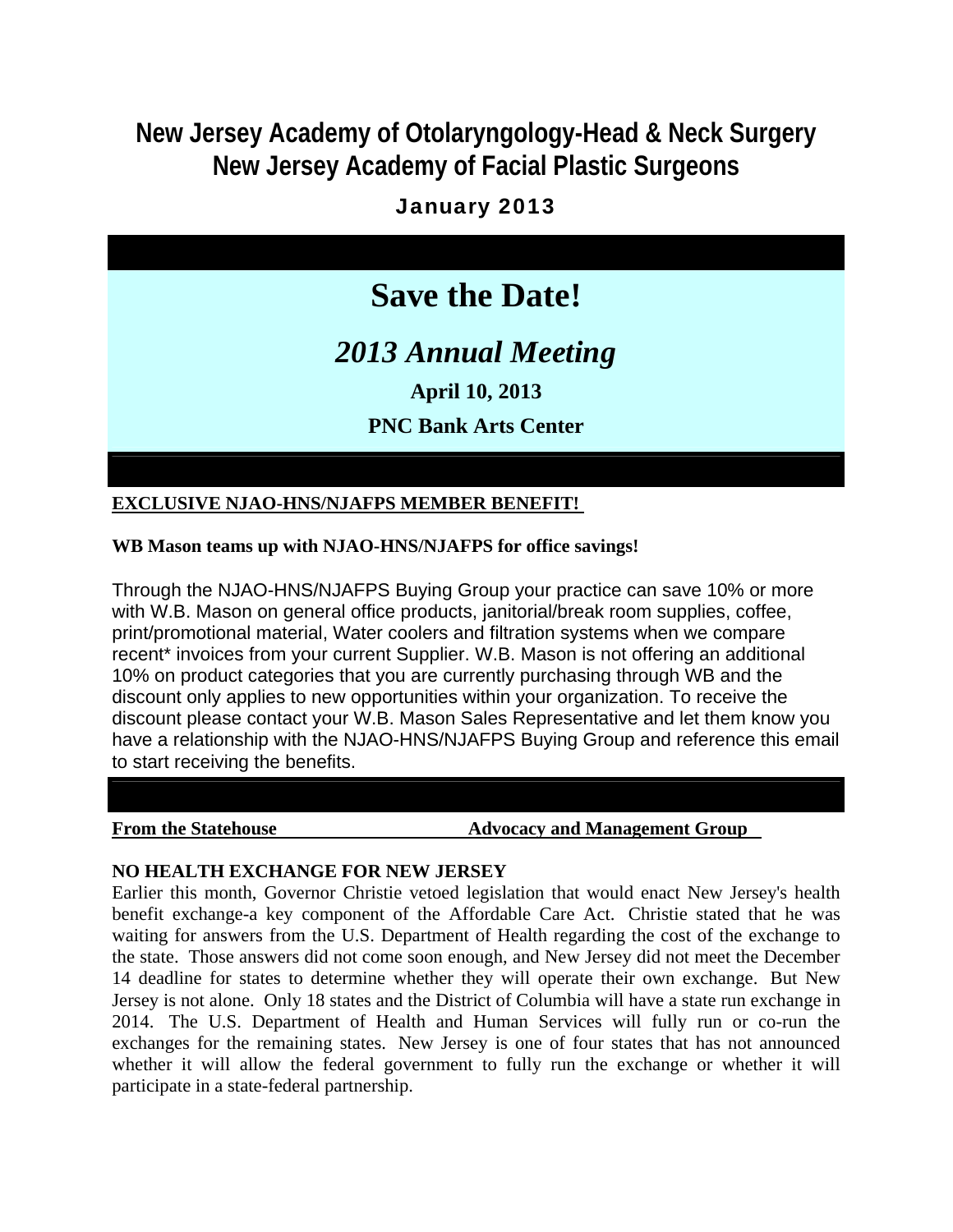#### **FISCAL CLIFF THREATENS RESIDENCY FUNDING**

Among the many uncertainties caused by the potential "fiscal cliff," New Jersey graduate medical education funding could also be at risk. Based on a recent report by NJBiz, New Jersey could see a \$67 million budget cut that will threaten the state's funding to train new physicians. The cut would come out of Medicare funding to the state, which also supplements new physician training. In 2012, New Jersey received more than \$250 million from Medicare for such training. The state receives approximately \$526 million annually to fund residencies from Medicare, Medicaid, charity care and other sources. It is estimated to cost nearly \$1.2 billion annually to train the over 3,000 residents in the state, according to the New Jersey Council of Teaching Hospitals.

#### **Legal Report Kern Augustine Conroy & Schoppmann, PC**

**FDA Issues Warning on Foreign-Supplied Botox:** On December 19, 2012, the U.S. Food & Drug Administration (FDA) issued an alert regarding the risks of purchasing unapproved versions of Botox™ and other medications from foreign or unlicensed suppliers. Specifically, the FDA announced that on November 30, 2012, it sent letters to 350 medical practices across the United States that it believed had received such unapproved medications. The letter advised that medications obtained from Quality Specialty Products (QSP), A+ Health Supplies, QP Medical, Bridgewater Medical, Clinical Care, or other foreign or unlicensed suppliers may be from unknown sources, may have unknown ingredients, may be counterfeit, or may not have been manufactured, transported or stored under proper conditions as required by U.S. law, regulations, and standards. The FDA alert urges the health care community to examine its purchasing practices to make sure that products are purchased directly from the manufacturer or from statelicensed wholesale drug distributors in the United States. In addition, the receipt of suspicious or unsolicited offers from unknown suppliers should be questioned, and extra caution should be taken when considering them. To read the alert and link to a January 2012 FDA letter on how to identify whether drug distributors or the products received from them are legitimate, go to the FDA's webpage at: http://www.fda.gov/Drugs/DrugSafety/DrugIntegrityandSupplyChainSecurity/ucm330610.htm#2. To verify that a wholesale drug distributor is licensed in New Jersey, check http://web.doh.state.nj.us/apps2/FoodDrugLicense/fdSetSearch.aspx.

**DOJ Sets Record for Health Care Fraud Recoveries:**The U.S. Department of Justice (DOJ) has announced that FY2012 was another record-breaking year, securing \$4.9 billion in settlements and judgments in civil cases involving fraud against the government. DOJ's 2012 efforts included a second straight year of record recoveries for health care fraud, where recoveries topped \$3 billion for the first time in a single fiscal year. The increased incentives for whistleblowers have led to an unprecedented number of investigations and greater recoveries. Of the \$4.9 billion in fiscal year 2012 recoveries, a record \$3.3 billion was recovered in whistleblower suits. In fiscal year 2012 alone, relators filed 647 *qui tam* suits. At the same time, in its Semiannual Report to Congress, the Department of Health & Human Services Office of Inspector General (OIG) announced expected recoveries of about \$6.9 billion from audits and investigations for the second half of FY 2012 alone. In FY 2012, OIG excluded 3,131 individuals and entities from participation in Federal health care programs and reported 778 criminal actions